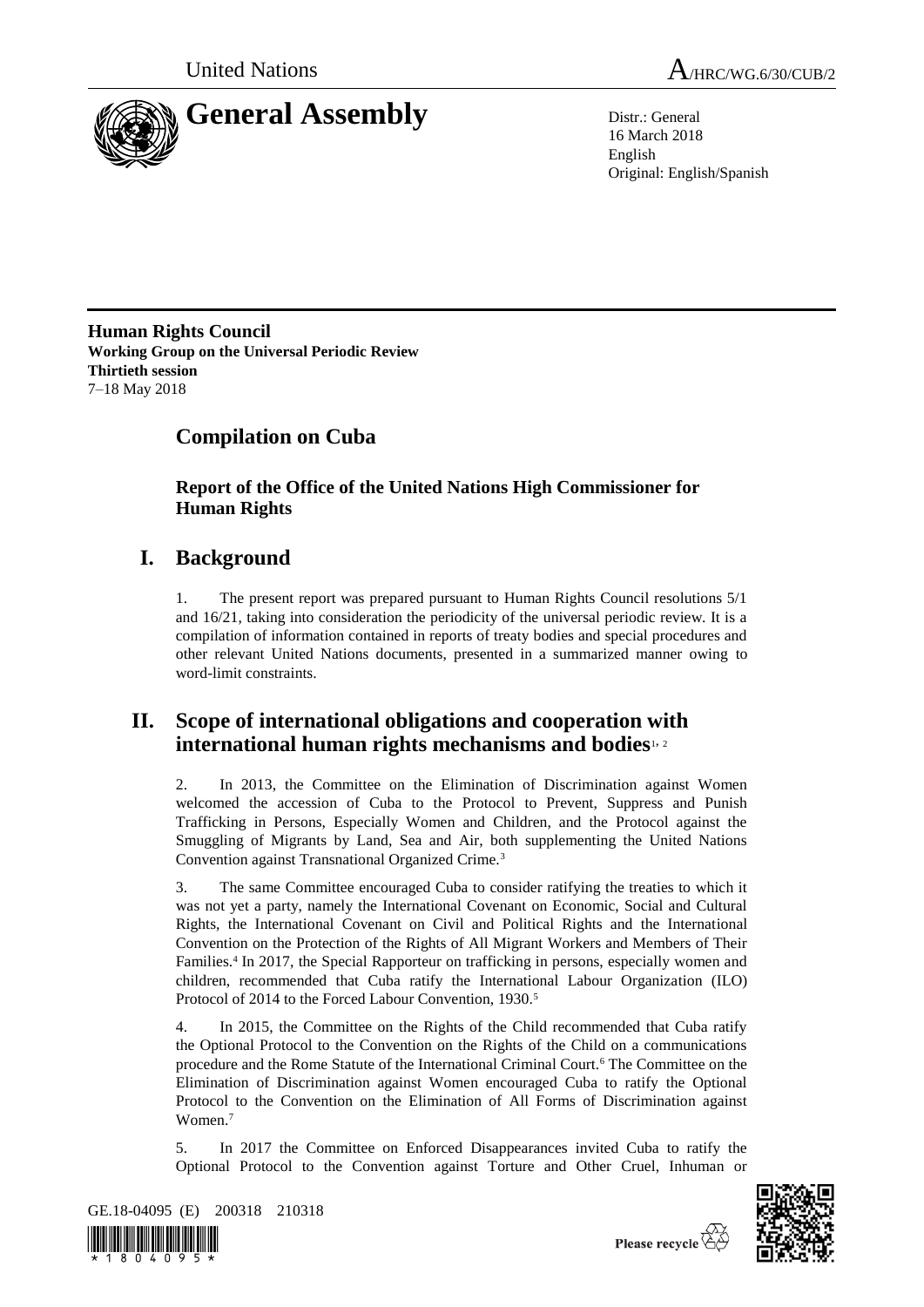Degrading Treatment or Punishment. It also encouraged Cuba to recognize its competence to receive and consider individual and inter-State communications under articles 31 and 32 of the International Convention for the Protection of All Persons from Enforced Disappearance.<sup>8</sup>

6. The Office of the United Nations High Commissioner for Refugees (UNHCR) recommended that Cuba accede to the 1951 Convention relating to the Status of Refugees and its 1967 Protocol, as well as the 1954 Convention relating to the Status of Stateless Persons and the 1961 Convention on the Reduction of Statelessness.<sup>9</sup>

7. In 2017, the Special Rapporteur on trafficking in persons and the Independent Expert on human rights and international solidarity conducted official visits to Cuba.<sup>10</sup>

8. In 2013 and 2016, Cuba made financial contributions to the Office of the United Nations High Commissioner for Human Rights (OHCHR).<sup>11</sup>

## **III. National human rights framework**<sup>12</sup>

The Committee on Enforced Disappearances took note of the information provided by Cuba concerning the existence of an inter-institutional system guaranteeing that complaints of any human rights violation were addressed. It regretted, however, that Cuba had not established an independent national human rights institution in compliance with the Principles relating to the status of national institutions for the promotion and protection of human rights (the Paris Principles). <sup>13</sup> Two other Committees made similar recommendations.<sup>14</sup>

## **IV. Implementation of international human rights obligations, taking into account applicable international humanitarian law**

## **A. Cross-cutting issues**

#### **1. Equality and non-discrimination**<sup>15</sup>

10. While noting the efforts Cuba had made, the Committee on the Elimination of Discrimination against Women urged it to adopt a comprehensive strategy to modify or eliminate patriarchal attitudes and stereotypes that discriminated against women. It also called upon Cuba to use temporary special measures to accelerate the substantive equality of women, particularly women of African descent, elderly women, women with disabilities and rural women.<sup>16</sup>

11. Referring to its concluding observations of 2011, the Committee on the Elimination of Racial Discrimination thanked Cuba in 2013 for the information provided on the legal framework applicable to discrimination, and requested additional information on cases of discrimination considered by the courts and on measures taken to facilitate access for victims of racial discrimination to judicial remedies in cases of racial discrimination. The Committee also took note of the efforts made by Cuba to promote the African heritage, and requested information on concrete measures taken to integrate a gender perspective into all policies and strategies aimed at combating racial discrimination.<sup>17</sup>

#### **2. Development, the environment, and business and human rights**<sup>18</sup>

12. In 2017, the Independent Expert on international solidarity stated that Cuba had demonstrated a long-standing tradition of solidarity with other countries that were working to overcome development challenges.<sup>19</sup> She noted that Cuba had strong partnerships with more than 30 countries, characterized by good practices it shared with the rest of the world, such as its literacy programme "Yo sí puedo" (Yes I can) and the community physical activity project "Por la Vida" (Project for life), which had been replicated in numerous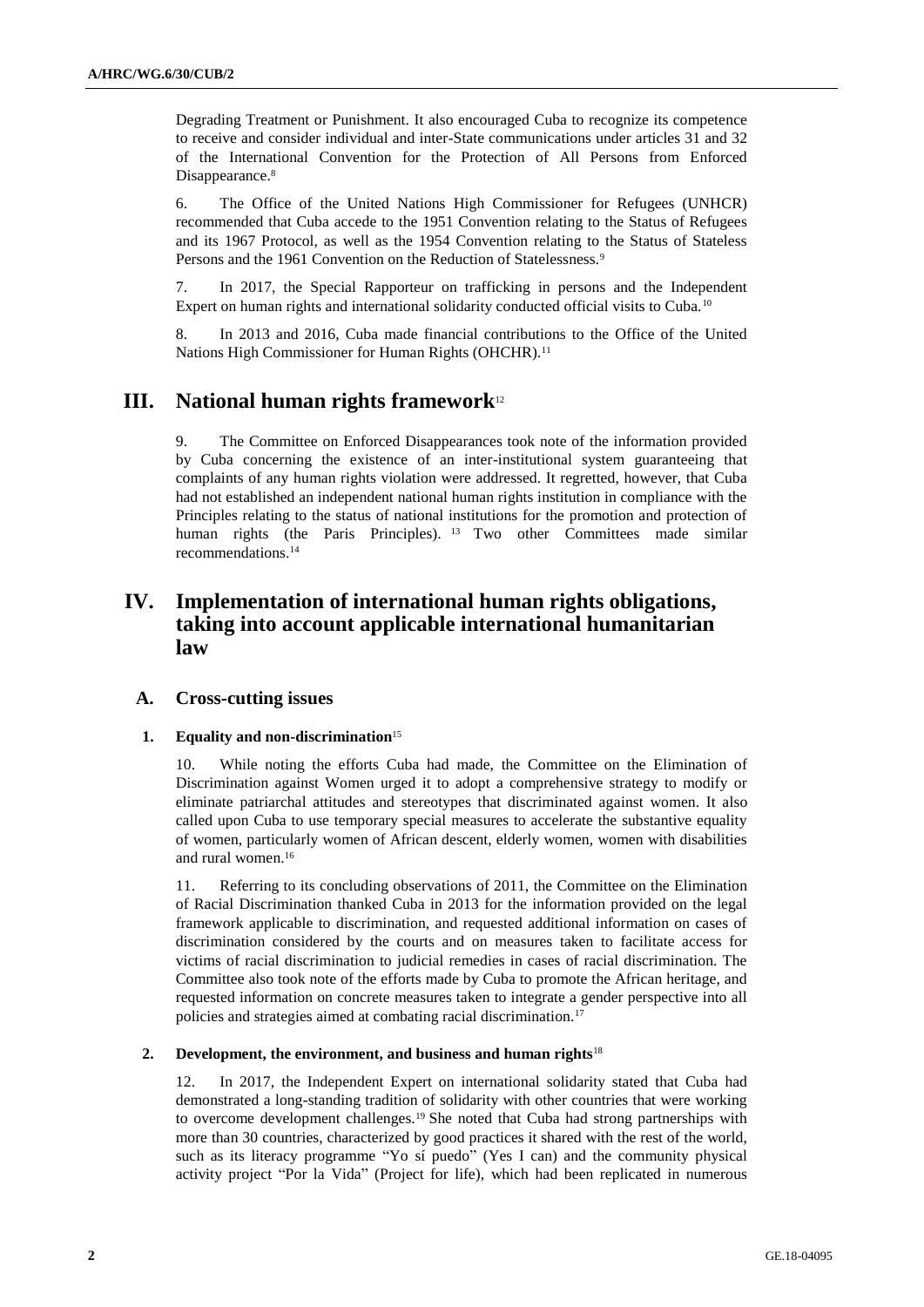countries. She praised Cuba for its outstanding responsiveness to health crises and natural disasters abroad.<sup>20</sup>

13. In 2015, the Secretary-General of the United Nations commended the role of Cuba as a guarantor country in assisting the peace process in Colombia.<sup>21</sup>

14. In 2014, the United Nations High Commissioner for Human Rights welcomed the developments towards normalizing the relationship between Cuba and the United States of America.<sup>22</sup> The United Nations country team indicated that the United States embargo continued to have a direct impact on the human development context in Cuba and that the recent policy concerning the relationship between the United States and Cuba included the restriction of some of the more flexible measures, including on travel and spending, that had been introduced previously.<sup>23</sup>

15. In 2017, OHCHR noted that, according to the Special Rapporteur on the negative impact of unilateral coercive measures on the enjoyment of human rights, the extraterritorial sanctions of the United States against Cuba had had a negative impact on the country's ability to trade with the outside world and access foreign currency and international markets, including its ability to purchase food, medicines and technology at competitive prices.<sup>24</sup> The same year, the United Nations General Assembly, recalling its previous resolutions on the matter, adopted resolution 72/4 on the necessity of ending the economic, commercial and financial embargo imposed by the United States of America against Cuba.<sup>25</sup>

16. The United Nations country team noted that the Government had continued implementing the economic and institutional reorganization process known as the "updating process of the economic model". As part of that process, a number of institutional and structural changes had been implemented.<sup>26</sup>

## **B. Civil and political rights**

### **1. Right to life, liberty and security of person**<sup>27</sup>

17. The Committee on Enforced Disappearances noted that, although the death penalty remained on the statute books, it had not been imposed since 2003.<sup>28</sup>

18. The Committee recommended that Cuba incorporate enforced disappearance into national legislation as an autonomous offence, and characterize it as a crime against humanity. Emphasizing the continuous nature of enforced disappearances, the Committee recommended that measures should be taken to establish expressly that the term of limitation for criminal proceedings for such offences commenced from the moment when the enforced disappearance ceased. The Committee also recommended that domestic legislation should provide for a comprehensive system of reparation for victims that fully met international standards and encouraged Cuba to set up a procedure for obtaining a declaration of absence as a result of enforced disappearance.<sup>29</sup>

19. The Committee was concerned that, according to the Criminal Procedure Act, the power to order pretrial detention lay with the prosecutor, and noted that persons under arrest were not brought before a judge until the investigation process had been completed. It recommended that measures should be taken to ensure that all persons under arrest who were not released should be brought promptly before a judge for a hearing on the adoption of any measure entailing deprivation of liberty, and most particularly pretrial detention.<sup>30</sup>

20. The Committee noted with concern that, pursuant to the provisions of article 249 of the Criminal Procedure Act, a person deprived of liberty could establish communication with his or her defence counsel only from the time when an order had been made to apply any one of the authorized precautionary measures, the majority of which were imposed between the first 24 and 72 hours, rather than from the time when the deprivation of liberty commenced. It recommended that Cuba should guarantee that all persons deprived of liberty had access to a lawyer from the outset of the deprivation of liberty.<sup>31</sup>

21. The Committee noted the information concerning State and non-State agencies that could visit places where persons deprived of liberty were held. It observed, however, that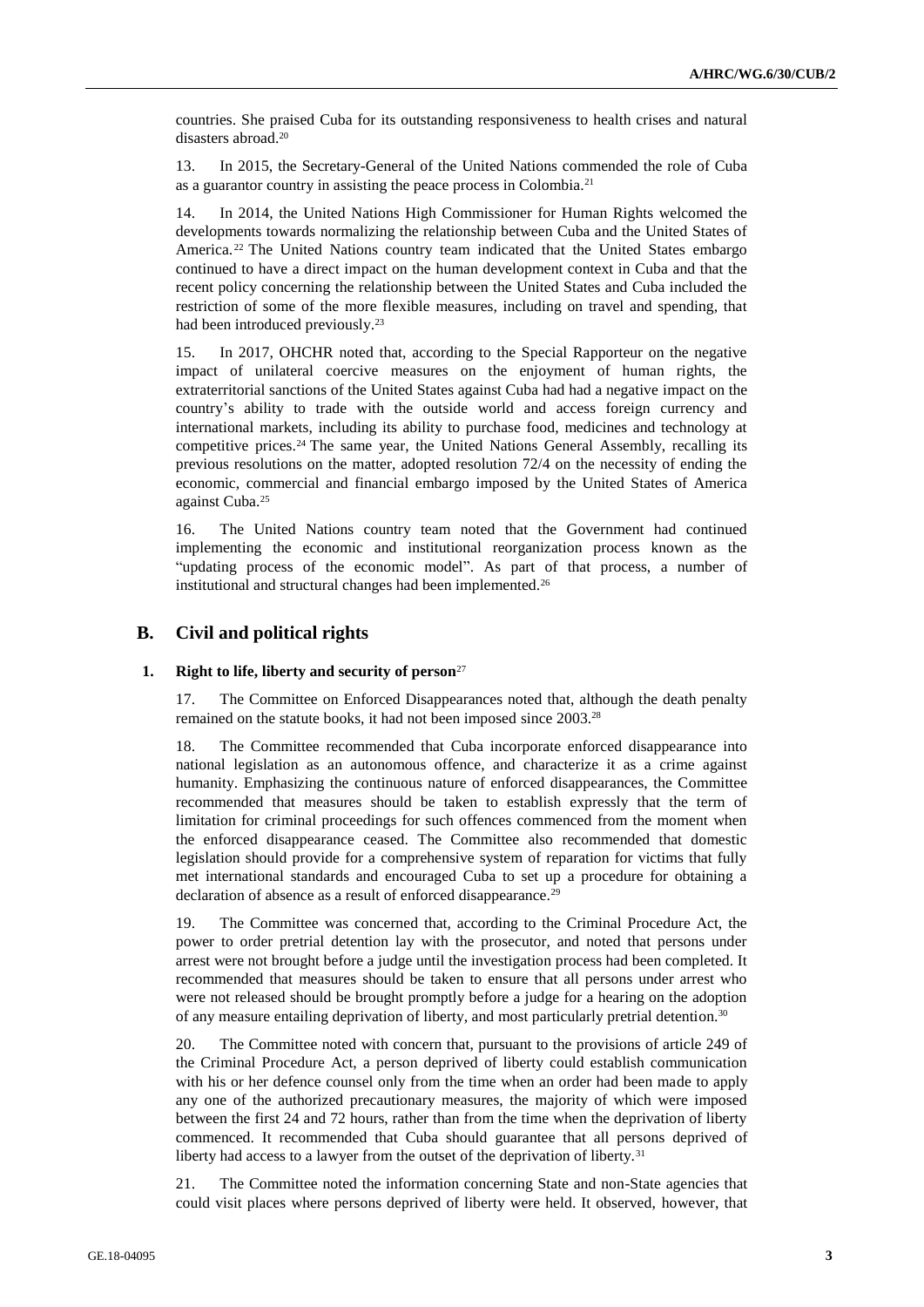no specific independent mechanism had been established to carry out regular visits to all places where persons deprived of liberty were held and recommended that one should be established.<sup>32</sup>

22. In 2014, the Working Group on Arbitrary Detention welcomed the release of a number of detainees, announced after moves to normalize relations between Cuba and the United States had been made public.<sup>33</sup> In 2015, OHCHR noted that at least nine political prisoners had been released by the Cuban authorities, reportedly as part of the agreement between the two countries.<sup>34</sup>

23. The Committee on Enforced Disappearances encouraged Cuba to ensure that its legal framework was fully compliant with the International Convention for the Protection of All Persons from Enforced Disappearance.<sup>35</sup>

## **2. Administration of justice, including impunity, and the rule of law**<sup>36</sup>

24. The Committee on Enforced Disappearances took note of the information concerning existing guarantees on the independence and impartiality of the courts. However, it observed that article 121 of the Constitution established the hierarchical subordination of the courts to the National Assembly and the Council of the State and expressed concern that such subordination could affect the independence of the courts. The Committee recommended that Cuba guarantee full independence of the judiciary and other branches of government.<sup>37</sup>

25. The Committee on the Elimination of Discrimination against Women remained concerned about the lack of effective access to justice for women and recommended that Cuba ensure women's access to justice, including through free legal aid and victim protection programmes. The Committee noted that Cuba had some institutions with certain powers to receive complaints. Nevertheless, it was concerned that existing mechanisms were not used by women, and recommended that Cuba ensure that women had easy and secure access to those institutions. It was also concerned about the absence of a complaint mechanism to report cases of discrimination and violations of women's human rights, and recommended establishing such a mechanism.<sup>38</sup>

26. The Committee on Enforced Disappearances noted with concern that in Cuba acts of enforced disappearance could fall under the jurisdiction of military courts, since such courts could try criminal cases for acts committed in military zones or in which a member of the military was accused. It recommended taking measures to ensure that investigations and trials of such acts remained expressly excluded from military jurisdiction in all cases and could be investigated and tried only in the ordinary courts. It also recommended that Cuba should expressly establish a mechanism to ensure that law enforcement or security forces whose members were suspected of involvement in the commission of an enforced disappearance did not participate in the investigation.<sup>39</sup>

### **3. Fundamental freedoms and the right to participate in public and political life**<sup>40</sup>

27. In 2015, OHCHR stated that it had been particularly concerned about the short-term detention of political opponents, human rights activists and members of civil society organizations. OHCHR had received numerous reports over the previous four years of such detentions, without a warrant, especially in advance of certain meetings and events, apparently in order to prevent specific people from participating. <sup>41</sup> The same year, the United Nations High Commissioner for Human Rights urged the authorities to respect everyone's rights to freedom of expression and to peaceful assembly and association and to stop arbitrarily arresting people, in particular before, during and after peaceful demonstrations. He called for the release of all those who had been arbitrarily arrested.<sup>42</sup>

28. Several special procedure mandate holders sent communications to Cuba relating to, inter alia, allegations of harassment, intimidation and reprisals and, in certain cases, illtreatment, arrests and violations of the rights to freedom of expression, assembly and peaceful association.<sup>43</sup> In its replies, the Government stated, inter alia, that the allegations were untrue and politically motivated and that the organizations and/or persons mentioned were not human rights defenders in Cuba.44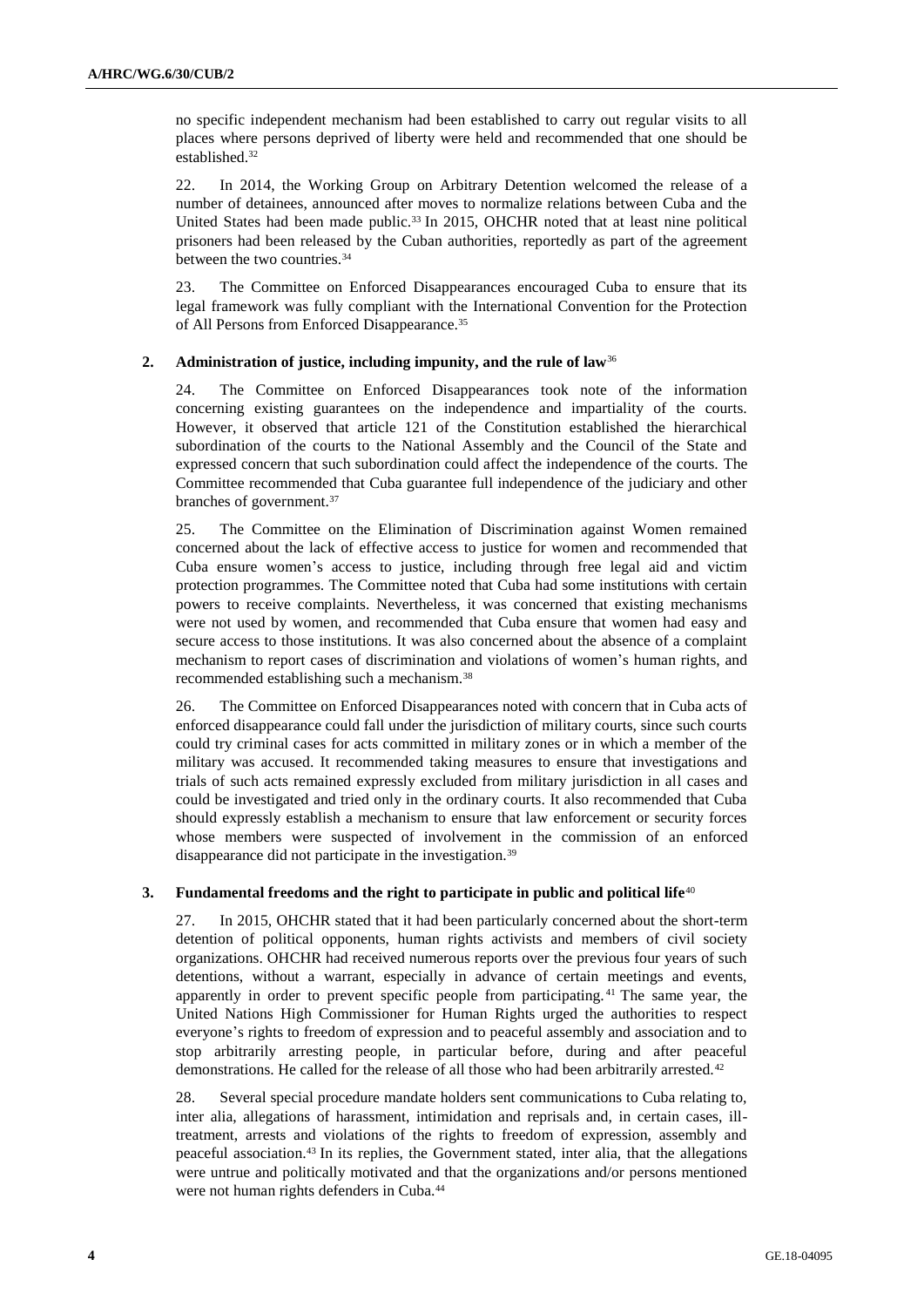29. The United Nations Educational, Scientific and Cultural Organization (UNESCO) noted reports of intimidation and arrests of journalists working for non-State-run digital media. It also noted that Cuba did not have a freedom of information law, defamation remained criminalized and those who produced or circulated publications without indicating the origin or in non-compliance with the rules relating to publication could face imprisonment for up to one year and/or a fine. The authorities of the Cuban Institute of Radio and Television, the regulatory body for radio and television broadcasting, were appointed by the Government. UNESCO encouraged Cuba to foster a more pluralistic and independent media environment in accordance with international standards, to set up an independent broadcast regulator to award and administer broadcast licences, to introduce a freedom of information law in accordance with international standards, and to decriminalize defamation and subsequently incorporate it into the Civil Code, in accordance with international standards.<sup>45</sup>

30. The ILO Committee of Experts on the Application of Conventions and Recommendations noted the information provided by Cuba on the protective measures available, in the event of discrimination, to any workers who expressed ideas contrary to the regime. It recalled that, in protecting workers against discrimination in employment and occupation on the basis of political opinion, the ILO Discrimination (Employment and Occupation) Convention, 1958 (No. 111) implied that protection should be afforded to workers in respect of activities expressing or demonstrating opposition to the established political principles, even if certain doctrines were aimed at fundamental changes in the institutions of the State. The Committee of Experts trusted that Cuba would take the necessary measures to ensure that all workers, including independent journalists, were able to exercise their occupation freely and without discrimination based on political grounds, even if they expressed opinions contrary to the established order.<sup>46</sup>

### **4. Prohibition of all forms of slavery**

31. The Special Rapporteur on trafficking in persons commended Cuba for its political will to address trafficking in persons, welcomed the strong focus of the Government on prevention and noted with pleasure the recently established national action plan to prevent and combat trafficking in persons and protect victims (2017–2020). However, she noted a number of challenges that needed to be addressed in order to effectively combat trafficking.<sup>47</sup>

32. The Special Rapporteur recommended that Cuba revise its anti-trafficking legal framework with clearly defined elements of trafficking, make it inclusive of all forms of trafficking, and extend the protection of children for sexually motivated crimes from 16 years of age up to the internationally recognized age of 18 years.<sup>48</sup> She also recommended that Cuba implement the national action plan with clearly defined objectives, adequately financed activities, delineated responsibilities and clear indicators, and expedite the establishment of the interministerial committee envisaged under the plan.<sup>49</sup>

33. The Special Rapporteur recommended that Cuba step up its efforts to investigate, prosecute and convict traffickers, and take urgent action to create public awareness about all forms of trafficking in persons, including forced labour, labour exploitation, sexual exploitation and the removals of organs. She also recommended that Cuba protect and assist all victims of trafficking and ensure that they were not criminalized as a result of the crimes or administrative violations they had committed relating to their exploitation.<sup>50</sup>

34. The ILO Committee of Experts encouraged the Government to continue taking measures to combat forced prostitution and trafficking in women for the purposes of sexual exploitation.<sup>51</sup> The Committee on the Elimination of Discrimination against Women called upon Cuba to address the root causes of trafficking and prostitution in order to address the vulnerability of girls and women to sexual exploitation and trafficking, and to ensure the rehabilitation and social integration of victims.<sup>52</sup> The Special Rapporteur on trafficking in persons noted that any fear of being punished was a major obstacle for victims of trafficking for the purposes of sexual exploitation to report the abuse they had suffered. She called for the social stigma surrounding prostitution and sex work to be removed, and for the closure of the so-called rehabilitation centres where women were detained, even though prostitution was not a crime.<sup>53</sup>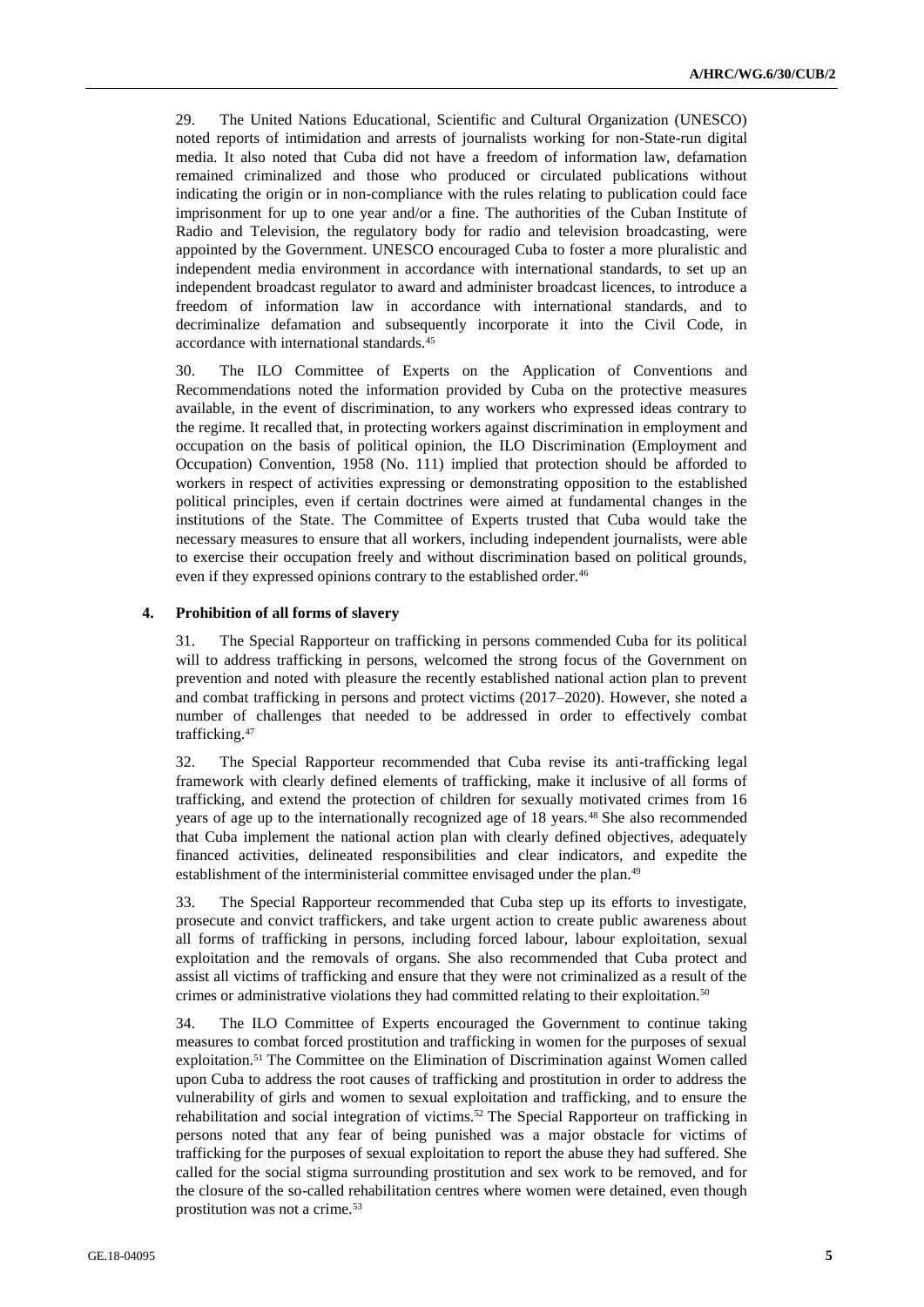35. The Committee on the Rights of the Child recommended that Cuba strictly apply its zero-tolerance policy towards the trafficking and sexual exploitation of children, and monitor the stay of persons sought as offenders or suspected of child sexual abuse while in its territory. The Committee was concerned that child victims of sexual abuse might in practice be treated as offenders and stigmatized. It recommended that all child victims receive appropriate support for their recovery and reintegration.<sup>54</sup>

36. The Committee welcomed the measures to prevent child sex tourism and recommended that Cuba strengthen the knowledge and monitoring capacity of law enforcement officials regarding child sex tourism.<sup>55</sup>

37. The Committee urged Cuba to bring the Criminal Code into full compliance with the Optional Protocol to the Convention on the Rights of the Child on the sale of children, child prostitution and child pornography, by properly criminalizing all forms of sale of children and child pornography, and ensuring that the Code covered all children under the age of 18.<sup>56</sup>

38. The Committee was concerned that only a small percentage of cases of offences relating to the Optional Protocol led to prosecution and criminal sanctions. It recommended that Cuba fully investigate and prosecute all reported offences.<sup>57</sup>

## **5. Right to privacy and family life**

39. The Committee on the Elimination of Discrimination against Women was concerned that the adoption of the draft Family Code had been postponed. It recommended that Cuba prioritize the adoption of the Code.<sup>58</sup>

40. The Committee was concerned that, although the minimum legal age of marriage was set at 18 years, a special authorization, not necessarily by a court, might be obtained for girls at 14 and boys at 16 years of age. It recommended that in exceptional cases of marriage below the age of 18, the same age limit be set for girls and boys, at 16 years of age, and that court authorization be required in all such cases.<sup>59</sup>

## **C. Economic, social and cultural rights**

## 1. **Right to work and to just and favourable conditions of work<sup>60</sup>**

41. While noting the adoption of the new Labour Code, which provided that all citizens who were able to work had the right to obtain a job without discrimination on a number of grounds, the ILO Committee of Experts requested that Cuba amend the Code so that it defined and expressly prohibited direct and indirect discrimination on the basis of at least all the grounds set out in the ILO Discrimination (Employment and Occupation) Convention, including race, political opinion, national extraction and social origin. It also requested that Cuba take the necessary measures to ensure that in practice no information concerning political or religious opinion was sought from workers or students.<sup>61</sup>

42. While noting the Labour Code provisions aimed at ensuring equality between men and women in the employment sector, the Committee on the Elimination of Discrimination against Women remained concerned that the Code did not contain any provisions on the principle of equal pay for work of equal value or on sexual harassment in the workplace. It requested that Cuba ensure equal opportunities for women in the labour market and urged it to include in the Labour Code provisions on the principle of equal pay for work of equal value and on the prohibition of sexual harassment. The Committee also urged Cuba to encourage men to share parental responsibilities on an equal footing with women.<sup>62</sup>

#### **2. Right to an adequate standard of living**<sup>63</sup>

43. The Independent Expert on international solidarity noted that the Cuban food subsidy programme had been a significant factor in Cuba achieving the target of the Millennium Development Goals relating to the reduction of hunger and undernourishment to below 5 per cent since 2005.<sup>64</sup> In 2016 the Food and Agriculture Organization of the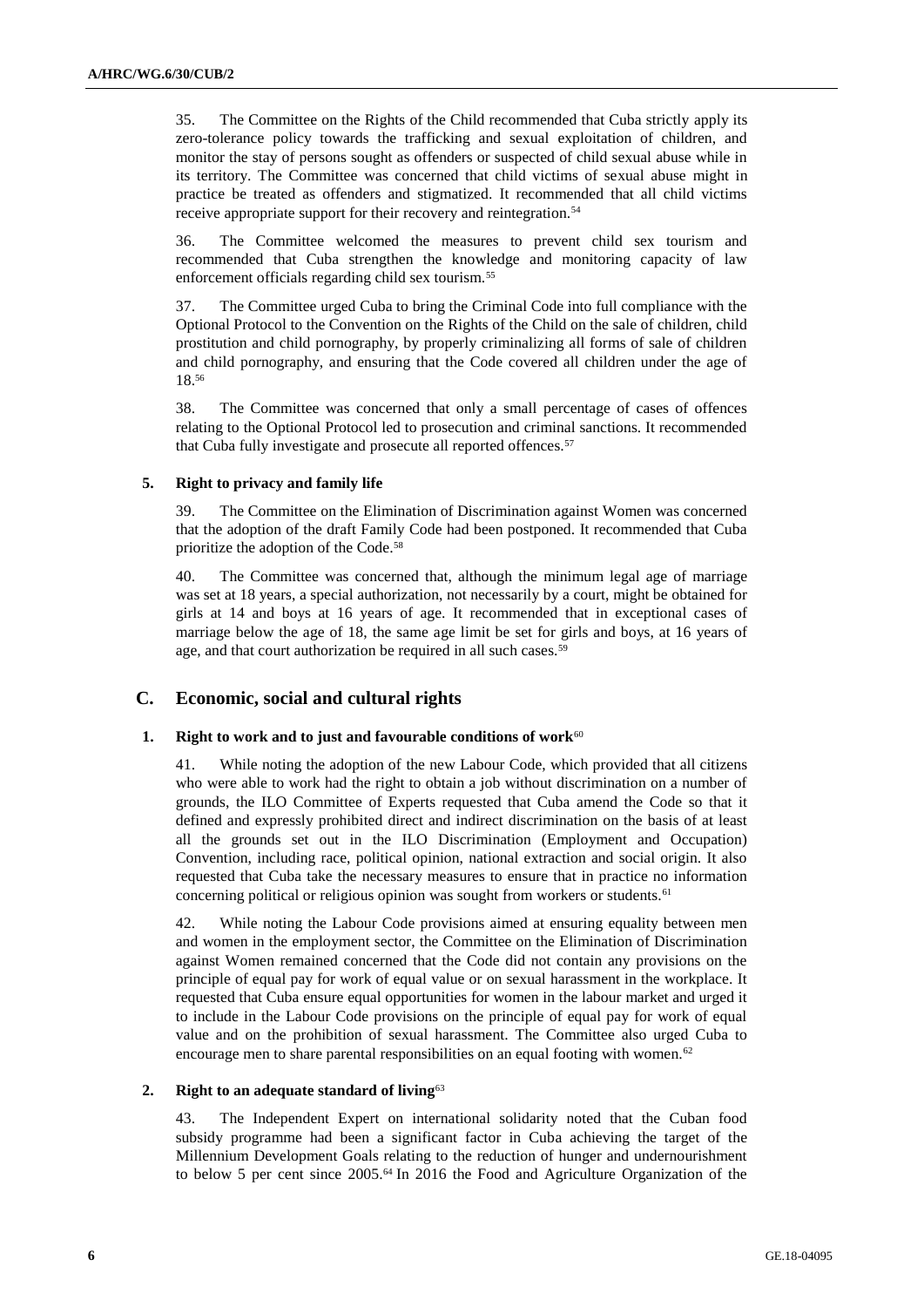United Nations (FAO) indicated that Cuba had the lowest incidence of low birth weight in the region  $(5.3 \text{ per cent})$ .<sup>65</sup>

44. The United Nations country team stated that, according the 2016 *Regional Human Development Report for Latin America and the Caribbean*, the social achievements of Cuba had been higher than expected according to its level of per capita income.<sup>66</sup>

### **3. Right to health**<sup>67</sup>

45. The Secretary-General of the United Nations praised the Cuban health-care system, rooted in primary health care, which yielded outstanding results — lower infant mortality, higher life expectancies and universal coverage. It was a model for many countries around the world.<sup>68</sup> The Independent Expert on international solidarity noted that the right to health protection and care was enshrined in the Cuban Constitution. The State guaranteed that right by providing free medical and hospital care in polyclinics and preventive and specialist treatment centres, along with free dental care, and by promoting health education and awareness, vaccinations and other measures to prevent the outbreak of disease.<sup>69</sup>

46. The Committee on the Elimination of Discrimination against Women was deeply concerned about teenage pregnancies and recommended that Cuba include comprehensive, age-appropriate programmes on sexual and reproductive health and rights as a regular part of school curricula with the aim of preventing teenage pregnancies and sexually transmitted infections.<sup>70</sup>

47. The Committee was concerned at the high rate of abortion, especially among girls as young as 12 years old. It called upon Cuba to increase access to, and the use of, effective and high-quality methods of contraception, improve the quality of sexual and reproductive health services and guarantee access to them for disadvantaged groups of women.<sup>71</sup>

48. In 2015, the World Health Organization (WHO) validated the elimination of motherto-child transmission of HIV and syphilis in Cuba, the first country in the world to receive such validation.<sup>72</sup>

#### **4. Right to education**<sup>73</sup>

49. UNESCO noted that Cuba had achieved almost universal coverage in preschool education, universal primary education and almost universal coverage in secondary education without significant gender differences. Several measures had been introduced, including steps to reduce the student-teacher ratio, installation of computers in all schools and the use of technological teaching aids in every classroom. Cuba should be encouraged to monitor and evaluate those measures.<sup>74</sup>

50. While noting with satisfaction the achievements made in the area of women's and girls' education, the Committee on the Elimination of Discrimination against Women recommended that Cuba ensure equal access to secondary and tertiary education for girls and women, including those from minorities and disadvantaged groups. The Committee also recommended that Cuba encourage more women to apply for high-ranking posts within the education sector  $75$ 

51. In 2016, the Economic Commission for Latin America and the Caribbean (ECLAC) observed that in Cuba there was a smaller ethno-racial difference in access of young people to higher education or post-secondary education.<sup>76</sup>

52. The Committee on the Rights of the Child was concerned that children as young as 14 years of age could enrol in military schools and that the minimum age for entering a military school of higher education was 17. It recommended that Cuba ban military-type training, including the use of firearms, for children under the age of 18.77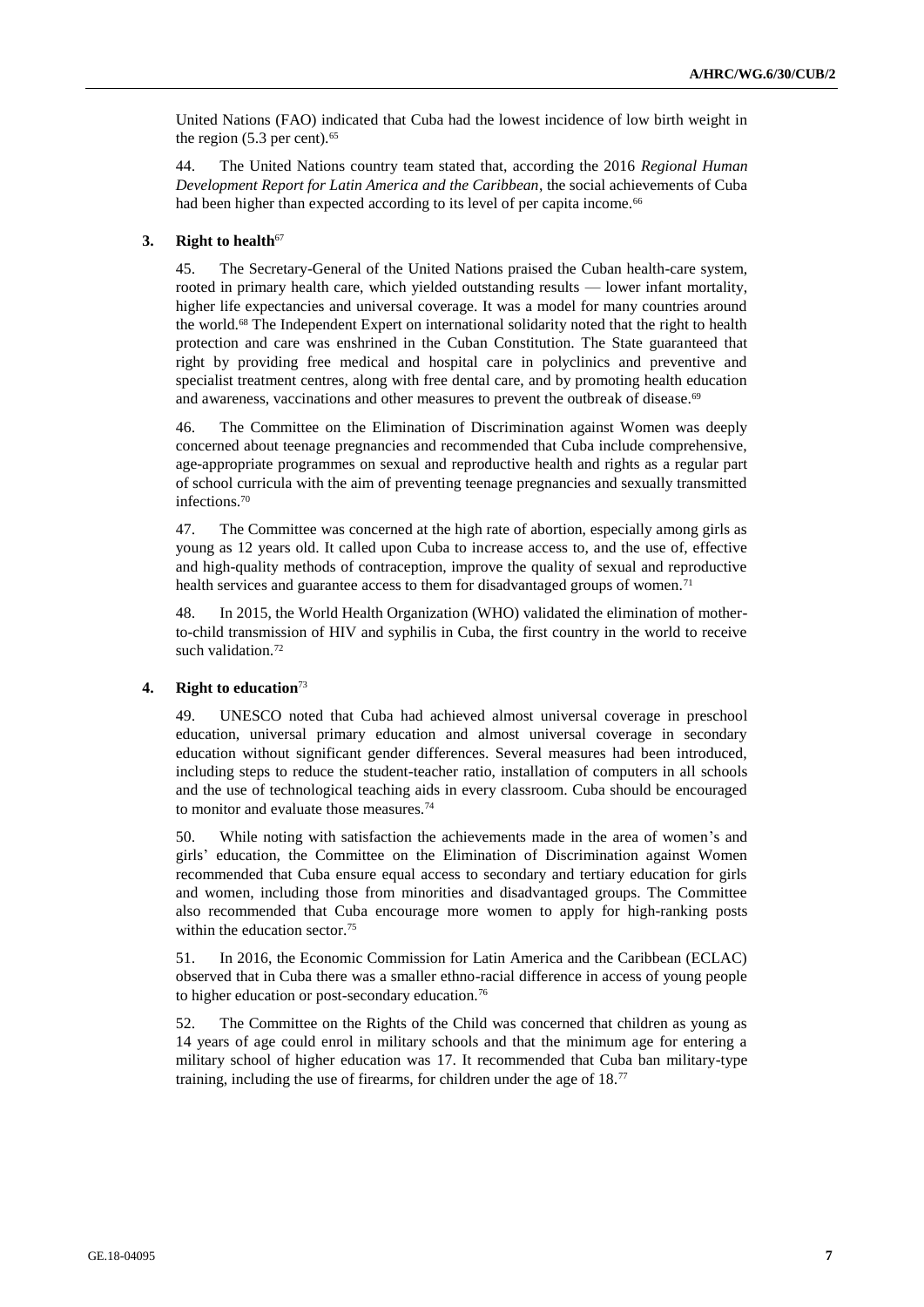## **D. Rights of specific persons or groups**

## **1. Women**<sup>78</sup>

53. While noting that national legislation included the prohibition of discrimination based on sex, the Committee on the Elimination of Discrimination against Women remained concerned that Cuba had failed to incorporate in its legislation a comprehensive definition of discrimination against women. The Committee called upon Cuba to adopt a comprehensive legal definition of all forms of discrimination against women, in accordance with the Convention on the Elimination of All Forms of Discrimination against Women, covering both direct and indirect discrimination.<sup>79</sup>

54. The Committee noted the high level of participation of women in political and public life and welcomed the high representation of women in the parliament (48.9 per cent in 2013) and the increased representation of women in government bodies. It was, however, concerned that Cuba had not adopted a gender equality law on political and public participation and that women continued to be underrepresented in economic sectors. It recommended that Cuba further strengthen its legislation to ensure gender parity at all levels of political and public life, increase the number of women in decision-making positions at all levels and in all areas, and accelerate women's full and equal participation in public and political life, particularly with respect to women with disabilities, women of African descent and rural women.<sup>80</sup>

55. In follow-up to its 2013 concluding observations, in 2016 the Committee acknowledged the additional information provided by Cuba on the design, functions and mandate of the Federation of Cuban Women. However, it noted that Cuba had not yet established distinct State machinery for the advancement of women, given that the Federation, which had been designed for that purpose, had the status of a non-governmental organization. It recommended that Cuba provide, in its ninth periodic report, information on further action taken to establish such State machinery and to enhance coordination between the Federation and government agencies.<sup>81</sup>

56. In 2016, the Committee welcomed the National Action Plan for Follow-up to the Fourth World Conference on Women, but noted that it did not take into account important articles of the Convention or violence against women. The Committee recommended that Cuba provide, in its ninth periodic report, information on further action taken to amend the Action Plan in order to ensure that it was comprehensive and fully in line with the Convention, and to guarantee regular assessment of the Action Plan.<sup>82</sup>

57. The Committee recommended that Cuba take all necessary measures to improve the situation of women of African descent, elderly women, rural women and women with disabilities, thereby eliminating their vulnerability to exploitation and improving their access to health-care services, social benefits, and public and political participation. The Committee also recommended establishing mechanisms to regularly monitor the impact of social and economic policies on disadvantaged groups of women.<sup>83</sup>

58. The Committee was concerned at the persistence of violence against women, including domestic violence. It was also concerned at the absence of specific legislation on violence against women criminalizing all its forms, and the lack in existing legislation of a specific definition of domestic violence as a criminal offence that covered both psychological and physical violence. The Committee urged Cuba to adopt a comprehensive law on violence against women criminalizing all its forms, to develop a national strategic action plan to prevent all forms of violence against women, protect victims and punish perpetrators, to raise public awareness of the issue, through the media, educational programmes and training of public officials, and to provide adequate assistance and protection to women victims of violence.<sup>84</sup>

## **2. Children**<sup>85</sup>

59. The Committee on the Rights of the Child welcomed the appointment of the First Vice-President as the national authority on issues relating to children's rights, but was concerned about the lack of clarity and the duplication of structures with responsibility for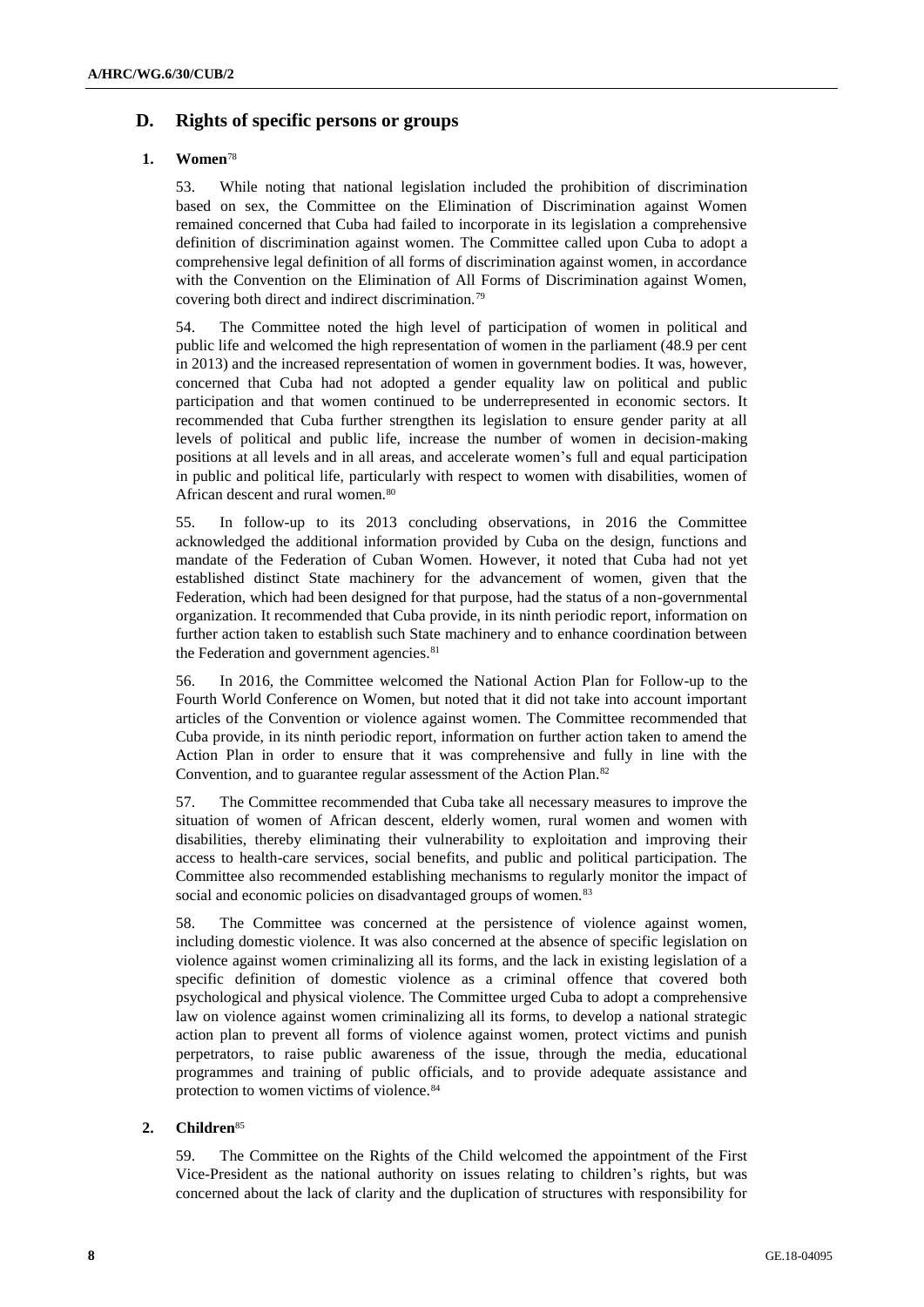children's rights. It recommended that Cuba designate a single entity capable of providing leadership and effective oversight on the issue.<sup>86</sup>

60. The same Committee noted that in 2014, the Ministry of Foreign Trade and Foreign Investment had launched the coordination process for developing a national plan for children for the period 2015–2030. The Committee recommended that Cuba promptly adopt the plan.<sup>87</sup>

61. The Committee also noted that the earliest that Cuban citizens could be recruited into the armed forces voluntarily was the year of their seventeenth birthday. It encouraged Cuba to set 18 years as the minimum age for recruitment into the armed forces, without exception. <sup>88</sup> It also recommended that Cuba explicitly prohibit and criminalize the recruitment and use of children under the age of 18 in hostilities by armed forces, non-State armed groups and security companies, and that it define and punish the recruitment of children under the age of 15 as a war crime.<sup>89</sup>

### **3. Migrants, refugees, asylum seekers and internally displaced persons**<sup>90</sup>

62. UNHCR noted that Cuba did not have a national status determination mechanism or legislation in line with universal refugee instruments. UNHCR mandate recognition therefore constituted the only possibility for accessing international protection. Cuba did, nonetheless, observe the non-refoulement principle and offered de facto temporary protection to refugees recognized under the UNHCR mandate. However, although national migration legislation included the term "refugee" as a sub-classification of the "temporary resident" category, recognition of refugee status under the UNHCR mandate did not lead to the State granting migratory status.<sup>91</sup>

63. UNHCR indicated that, of the 323 persons in Cuba recognized as refugees under the UNHCR mandate as at 31 March 2017, 121 had no legal status after their tourist visas had expired, hindering their access to basic services, apart from health and education, and limiting their access to the right to work. UNHCR recommended that Cuba grant temporary residency status to those refugees under the sub-classification of refugees set forth in the national migration legislation.<sup>92</sup>

64. UNHCR noted that another 175 refugees under the UNHCR mandate were young adult students on government scholarships. It appreciated the educational opportunities the Government of Cuba offered refugees by granting scholarships and other forms of schooling, as well as the enactment of a legal provision to guarantee access to free health services to all refugees and asylum seekers.<sup>93</sup>

65. UNHCR stated that when a non-citizen in detention contacted it to submit an application for refugee status, UNHCR was granted access to the person, who was subsequently released. However, the immigration authorities did not have mechanisms or regulations to identify potential asylum seekers and did not refer cases to UNHCR. It recommended that Cuba establish official identification and referral mechanisms for persons in need of international protection, with the assistance of UNHCR.<sup>94</sup> UNHCR also recommended that Cuba establish legal or administrative rules or procedures conducive to the full respect of the non-refoulement principle and the protection of non-citizens, including migrants, who were at risk of torture in their country of origin or who fell under any other relevant category established in international instruments ratified by Cuba.<sup>95</sup>

66. UNHCR indicated that a slow but steady process of migratory reforms continued in law and in policy, notably the suppression of exit permits, the extension from 11 to 24 months of the period for private travel abroad for Cubans keeping their permanent resident status, and the establishment of legal procedures for nationals considered as émigrés to apply for repatriation.<sup>96</sup>

#### **4. Stateless persons**

67. UNHCR indicated that stateless persons in Cuba were treated like other noncitizens, in law and in practice. Application of the *jus soli* principle guaranteed that all children born on Cuban soil were considered Cuban citizens.<sup>97</sup>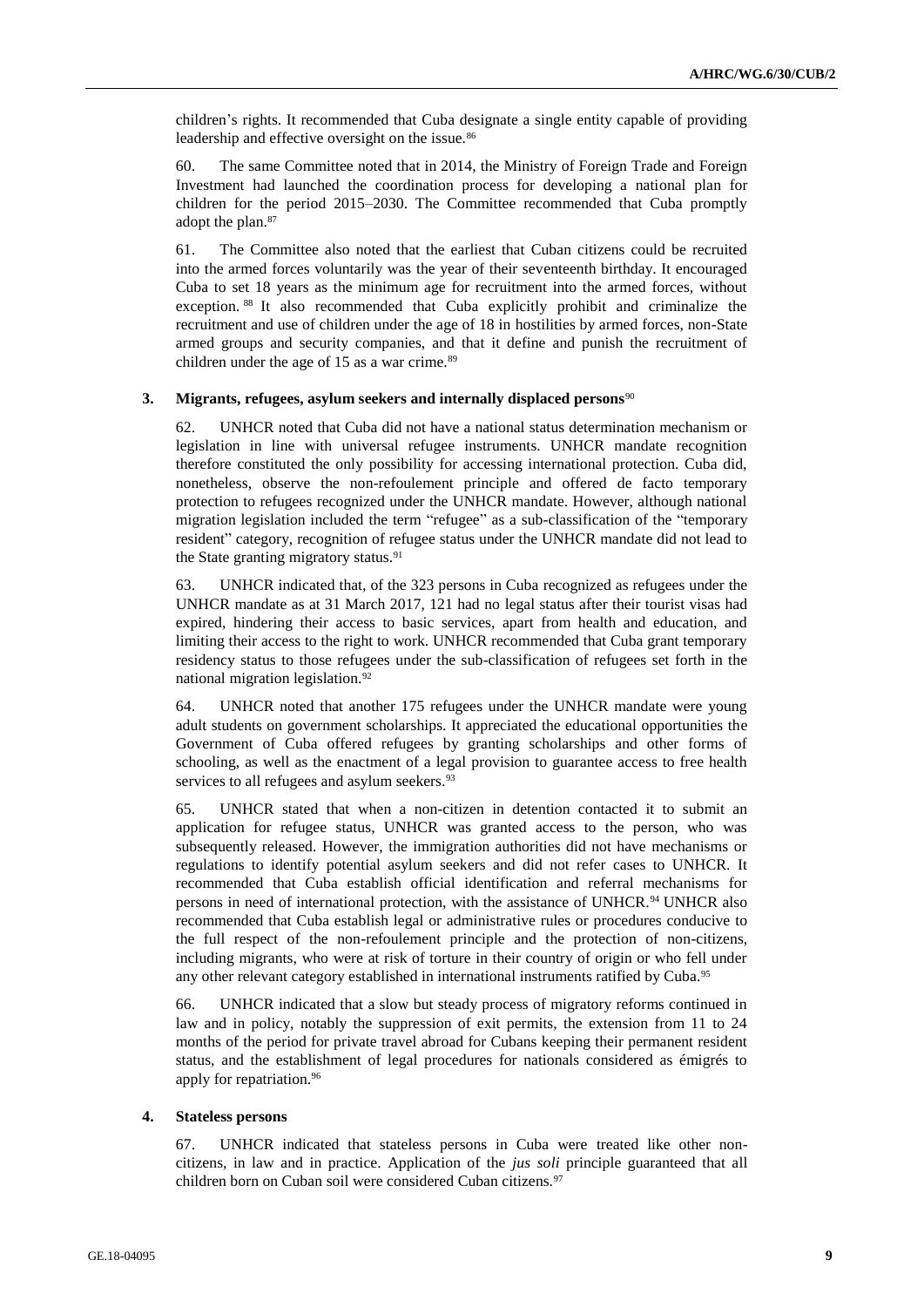#### *Notes*

- $1$  Tables containing information on the scope of international obligations and cooperation with international human rights mechanisms and bodies for Cuba will be available at [www.ohchr.org/EN/Countries/LACRegion/Pages/CUIndex.aspx.](file://///conf-share1/conf/Groups/Editing%20Section/HR%20editors/Fletcher/www.ohchr.org/EN/Countries/LACRegion/Pages/CUIndex.aspx)
- <sup>2</sup> For the relevant recommendations, see A/HRC/24/16, paras. 170.1–170.7, 170.9–170.14, 170.98– 170.99, 170.101–170.113 and 170.141.
- <sup>3</sup> See CEDAW/C/CUB/CO/7-8, para. 5.
- 4 Ibid., para. 47. See also CED/C/CUB/CO/1, para. 4, [www.ohchr.org/EN/NewsEvents/Pages/DisplayNews.aspx?NewsID=21893&LangID=E](file://///conf-share1/conf/Groups/Editing%20Section/HR%20editors/Fletcher/www.ohchr.org/EN/NewsEvents/Pages/DisplayNews.aspx%3fNewsID=21893&LangID=E) and www.ohchr.org/EN/NewsEvents/Pages/DisplayNews.aspx?NewsID=21518&LangID=E.
- <sup>5</sup> See www.ohchr.org/EN/NewsEvents/Pages/DisplayNews.aspx?NewsID=21518&LangID=E.
- <sup>6</sup> See CRC/C/OPAC/CUB/CO/1, paras. 27 (b) and 33, and CRC/C/OPSC/CUB/CO/1, para. 40.
- <sup>7</sup> See CEDAW/C/CUB/CO/7-8, para. 43.
- <sup>8</sup> See CED/C/CUB/CO/1, paras. 8 and 30.
- <sup>9</sup> UNHCR submission for the universal periodic review of Cuba, pp. 4–5.
- <sup>10</sup> Se[e www.ohchr.org/EN/NewsEvents/Pages/DisplayNews.aspx?NewsID=21518&LangID=E](file://///conf-share1/conf/Groups/Editing%20Section/HR%20editors/Fletcher/www.ohchr.org/EN/NewsEvents/Pages/DisplayNews.aspx%3fNewsID=21518&LangID=E) and [www.ohchr.org/EN/NewsEvents/Pages/DisplayNews.aspx?NewsID=21891&LangID=E.](file://///conf-share1/conf/Groups/Editing%20Section/HR%20editors/Fletcher/www.ohchr.org/EN/NewsEvents/Pages/DisplayNews.aspx%3fNewsID=21891&LangID=E) See also [www.ohchr.org/EN/NewsEvents/Pages/DisplayNews.aspx?NewsID=21688&LangID=E.](file://///conf-share1/conf/Groups/Editing%20Section/HR%20editors/Fletcher/www.ohchr.org/EN/NewsEvents/Pages/DisplayNews.aspx%3fNewsID=21688&LangID=E)
- <sup>11</sup> OHCHR, "Funding", in *2013 OHCHR Report*, pp. 131 and 141, and in *2016 OHCHR Report*, pp. 79 and 89.
- <sup>12</sup> For the relevant recommendations, see A/HRC/24/16, paras. 170.15–170.23, 170.26–170.33, 170.37, 170.41, 170.47, 170.50–170.52, 170.62 and 170.87.
- <sup>13</sup> See CED/C/CUB/CO/1, paras. 9–10.
- <sup>14</sup> See CEDAW/C/CUB/CO/7-8, paras. 14–15 (b), CRC/C/OPAC/CUB/CO/1, paras. 11–12, and CRC/C/OPSC/CUB/CO/1, paras. 15–16.
- <sup>15</sup> For the relevant recommendations, see A/HRC/24/16, paras.170.114–170.115, 170.119 and 170.130– 170.133.
- <sup>16</sup> See CEDAW/C/CUB/CO/7-8, paras. 21–23 (a).
- <sup>17</sup> See letter dated 30 August 2013 from the Committee on the Elimination of Racial Discrimination addressed to the Permanent Representative of Cuba to the United Nations Office and other international organizations in Geneva, pp. 1–2. Available from http://tbinternet.ohchr.org/Treaties/CERD/Shared%20Documents/CUB/INT\_CERD\_FUL\_CUB\_157 03 S.pdf. See also CERD/C/CUB/CO/14-18/Add.1, paras. 1–21.
- <sup>18</sup> For the relevant recommendations, see A/HRC/24/16, paras. 170.36, 170.38, 170.42-170.46, 170.59, 170.64–170.86, 170.100, 170.147, 170.208, 170.214, 170.216 and 170.220.
- <sup>19</sup> See www.ohchr.org/EN/NewsEvents/Pages/DisplayNews.aspx?NewsID=21893&LangID=E.
- <sup>20</sup> Se[e www.ohchr.org/EN/NewsEvents/Pages/DisplayNews.aspx?NewsID=21891&LangID=E.](file://///conf-share1/conf/Groups/Editing%20Section/HR%20editors/Fletcher/www.ohchr.org/EN/NewsEvents/Pages/DisplayNews.aspx%3fNewsID=21891&LangID=E) See also [www.un.org/press/en/2014/sgsm15619.doc.htm.](file://///conf-share1/conf/Groups/Editing%20Section/HR%20editors/Fletcher/www.un.org/press/en/2014/sgsm15619.doc.htm)
- <sup>21</sup> See www.un.org/apps/news/story.asp?NewsID=51951#.Wi6g3lXibcs.
- <sup>22</sup> See www.ohchr.org/EN/NewsEvents/Pages/DisplayNews.aspx?NewsID=15443&LangID=E.
- <sup>23</sup> See United Nations country team submission for the universal periodic review of Cuba, para. 15.
- <sup>24</sup> A/72/94, p. 142.
- <sup>25</sup> Se[e www.un.org/press/en/2017/ga11967.doc.htm,](file://///conf-share1/conf/Groups/Editing%20Section/HR%20editors/Fletcher/www.un.org/press/en/2017/ga11967.doc.htm) and A/RES/72/4.
- <sup>26</sup> See United Nations country team submission, paras. 3–4.
- <sup>27</sup> For relevant recommendations, see A/HRC/24/16, paras. 170.48, 170.61, 170.124, 170.129, 170.134– 170.137, 170.140, 170.143–170.146, 170.149–170.151, 170.159, 170.163–170.165 and 170.175.
- <sup>28</sup> See CED/C/CUB/CO/1, para. 11.
- <sup>29</sup> Ibid., paras. 12, 16 and 32–34.
- <sup>30</sup> See CED/C/CUB/CO/1, paras. 27–28.
- <sup>31</sup> Ibid., paras. 25–26.
- $32$  Ibid., paras. 29–30. See also CEDAW/C/CUB/CO/7-8, para. 13 (b).
- <sup>33</sup> Se[e www.ohchr.org/EN/NewsEvents/Pages/DisplayNews.aspx?NewsID=15439&LangID=E.](file://///conf-share1/conf/Groups/Editing%20Section/HR%20editors/Fletcher/www.ohchr.org/EN/NewsEvents/Pages/DisplayNews.aspx%3fNewsID=15439&LangID=E) See also www.ohchr.org/EN/NewsEvents/Pages/DisplayNews.aspx?NewsID=15443&LangID=E.
- <sup>34</sup> See www.ohchr.org/EN/NewsEvents/Pages/DisplayNews.aspx?NewsID=15470&LangID=E.
- <sup>35</sup> See CED/C/CUB/CO/1, para. 6. See also paras. 13–14.
- <sup>36</sup> For relevant recommendations, see A/HRC/24/16, paras. 170.138, 170.153–170.162 and 170.283.
- <sup>37</sup> See CED/C/CUB/CO/1, paras. 17–18.
- <sup>38</sup> See CEDAW/C/CUB/CO/7-8, paras. 12–13 (a) and 14–15 (a). See also para. 24.
- <sup>39</sup> See CED/C/CUB/CO/1, paras. 19–20 and 22.
- <sup>40</sup> For relevant recommendations, see A/HRC/24/16, paras. 170.62–170.63, 170.139, 170.166–170.168, 170.170–170.171, 170.173, 170.175–170.176, 170.178–170.184, 170.186–170.187, 170.189–170.203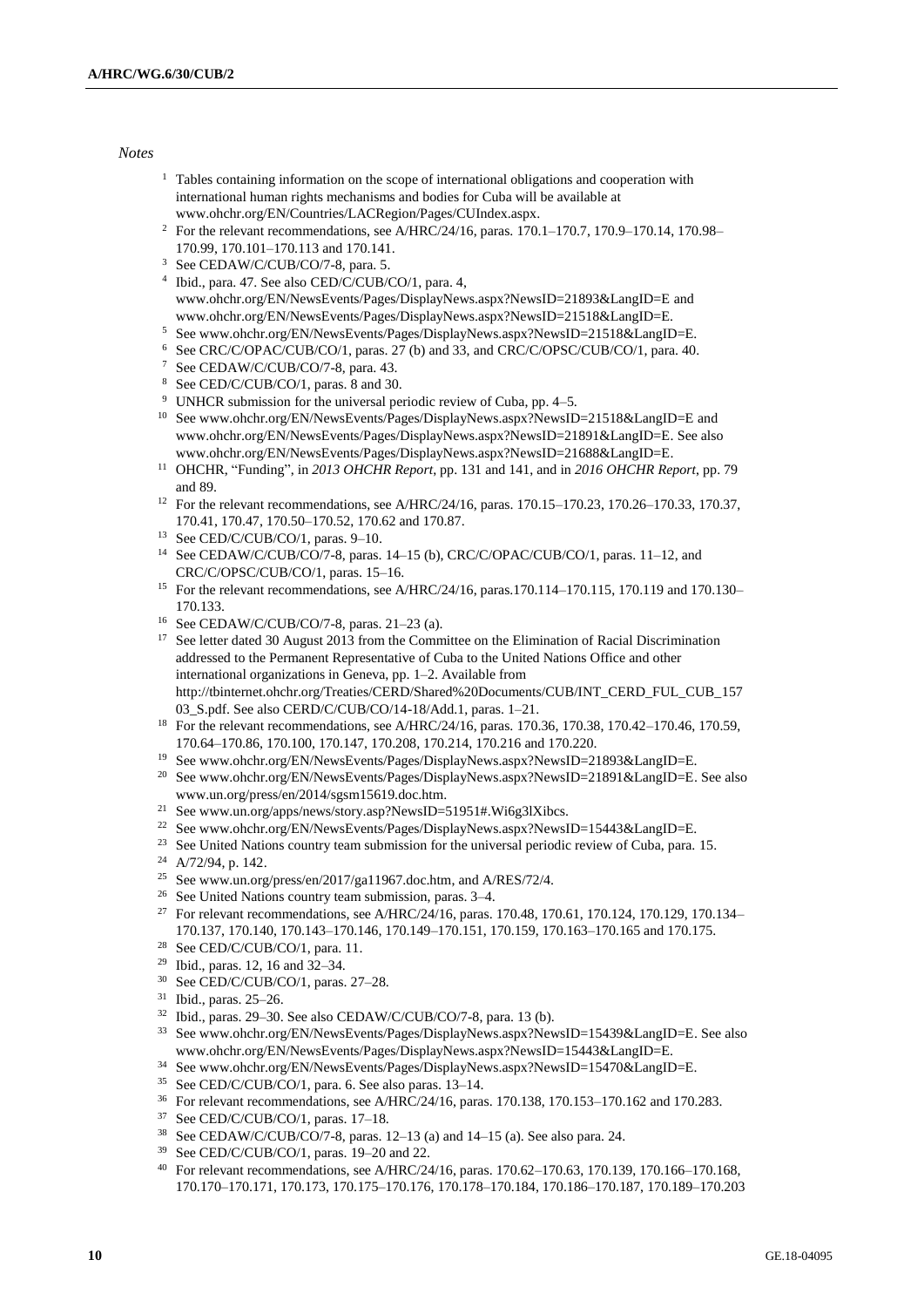and 170.230.

- <sup>41</sup> See www.ohchr.org/EN/NewsEvents/Pages/DisplayNews.aspx?NewsID=15470&LangID=E.
- <sup>42</sup> Se[e www.ohchr.org/EN/NewsEvents/Pages/DisplayNews.aspx?NewsID=16882&LangID=E.](file://///conf-share1/conf/Groups/Editing%20Section/HR%20editors/Fletcher/www.ohchr.org/EN/NewsEvents/Pages/DisplayNews.aspx%3fNewsID=16882&LangID=E) See also [www.ohchr.org/EN/NewsEvents/Pages/DisplayNews.aspx?NewsID=15470&LangID=E.](file://///conf-share1/conf/Groups/Editing%20Section/HR%20editors/Fletcher/www.ohchr.org/EN/NewsEvents/Pages/DisplayNews.aspx%3fNewsID=15470&LangID=E)
- <sup>43</sup> See
	- [https://spcommreports.ohchr.org/TMResultsBase/DownLoadPublicCommunicationFile?gId=3357;](https://spcommreports.ohchr.org/TMResultsBase/DownLoadPublicCommunicationFile?gId=3357) [https://spcommreports.ohchr.org/TMResultsBase/DownLoadPublicCommunicationFile?gId=3201;](https://spcommreports.ohchr.org/TMResultsBase/DownLoadPublicCommunicationFile?gId=3201) A/HRC/33/32 and Corr.1, p. 52; A/HRC/31/79, p. 124; A/HRC/28/85, p. 42; A/HRC/27/72, p. 88; A/HRC/26/21, p. 11; A/HRC/25/74, pp. 13 and 47; A/HRC/WGAD/2017/55; A/HRC/WGAD/2017/12; A/HRC/WGAD/2014/9; and A/HRC/WGAD/2013/17. See also A/HRC/36/31, para. 30.
- <sup>44</sup> See
	- https://spcommreports.ohchr.org/TMResultsBase/DownLoadPublicCommunicationFile?gId=3357; https://spcommreports.ohchr.org/TMResultsBase/DownLoadFile?gId=66965; HRC/33/32 and Corr.1, p. 52; HRC/28/85, p. 42; HRC/27/72, p. 88; HRC/26/21, p. 11; HRC/25/74, pp. 13 and 47; A/HRC/WGAD/2017/55; A/HRC/WGAD/2017/12; A/HRC/WGAD/2014/9; and A/HRC/WGAD/2013/17.
- <sup>45</sup> See UNESCO submission for the universal periodic review of Cuba, paras. 4–7 and 14–17.
- <sup>46</sup> See www.ilo.org/dyn/normlex/en/f?p=1000:13100:0::NO:13100:P13100\_COMMENT\_ID:3298303.
- <sup>47</sup> See www.ohchr.org/EN/NewsEvents/Pages/DisplayNews.aspx?NewsID=21518&LangID=E. <sup>48</sup> Ibid. See also UNHCR submission, p. 3.
- 
- <sup>49</sup> See www.ohchr.org/EN/NewsEvents/Pages/DisplayNews.aspx?NewsID=21518&LangID=E.
- <sup>50</sup> Ibid. See also CRC/C/OPSC/CUB/CO/1, paras. 33–35.
- <sup>51</sup> See www.ilo.org/dyn/normlex/en/f?p=1000:13100:0::NO:13100:P13100\_COMMENT\_ID:3187939.
- <sup>52</sup> See CEDAW/C/CUB/CO/7-8, para. 27.
- <sup>53</sup> See www.ohchr.org/EN/NewsEvents/Pages/DisplayNews.aspx?NewsID=21519&LangID=E.
- <sup>54</sup> See CRC/C/OPSC/CUB/CO/1, paras. 22 (c) and 35–36. See also paras. 33–34.
- <sup>55</sup> Ibid., paras. 23–24 (b).
- <sup>56</sup> Ibid., paras. 25–26. See also
- www.ohchr.org/EN/NewsEvents/Pages/DisplayNews.aspx?NewsID=21518&LangID=E.
- <sup>57</sup> See CRC/C/OPSC/CUB/CO/1, paras. 29–30.
- <sup>58</sup> See CEDAW/C/CUB/CO/7-8, paras. 38–39 (a).
- <sup>59</sup> Ibid., paras. 38–39 (b).
- <sup>60</sup> For relevant recommendations, see A/HRC/24/16, paras. 170.93, 170.95, 170.128, 170.205, 170.279– 170.280 and 170.284–170.285.
- <sup>61</sup> See www.ilo.org/dyn/normlex/en/f?p=1000:13100:0::NO:13100:P13100\_COMMENT\_ID:3298299.
- <sup>62</sup> See CEDAW/C/CUB/CO/7-8, paras. 32–33 (a) and (c). See also [www.ilo.org/dyn/normlex/en/f?p=NORMLEXPUB:13100:0::NO::P13100\\_COMMENT\\_ID:3298307](file://///conf-share1/conf/Groups/Editing%20Section/HR%20editors/Fletcher/www.ilo.org/dyn/normlex/en/f%3fp=NORMLEXPUB:13100:0::NO::P13100_COMMENT_ID:3298307) and www.ilo.org/dyn/normlex/en/f?p=1000:13100:0::NO:13100:P13100\_COMMENT\_ID:3298303.
- <sup>63</sup> For relevant recommendations, see A/HRC/24/16, paras. 170.53–170.56, 170.58, 170.94, 170.207, 170.209–170.212, 170.215, 170.217–170.219, 170.221–170.237, 170.253, 170.255–170.258, 170.277–170.278 and 170.290–170.291.
- <sup>64</sup> See www.ohchr.org/EN/NewsEvents/Pages/DisplayNews.aspx?NewsID=21891&LangID=E.
- <sup>65</sup> FAO, *2016 América Latina y el Caribe: Panorama de la Seguridad Alimentaria y Nutricional*, pp. 85–86. Available at www.fao.org/3/a-i6747s.pdf.
- <sup>66</sup> See United Nations country team submission, para. 1.
- <sup>67</sup> For relevant recommendations, see A/HRC/24/16, paras. 170.88, 170.238–170.252, 170.254 and 170.263.
- <sup>68</sup> Se[e www.un.org/press/en/2014/sgsm15619.doc.htm.](file://///conf-share1/conf/Groups/Editing%20Section/HR%20editors/Fletcher/www.un.org/press/en/2014/sgsm15619.doc.htm) See also CEDAW/C/CUB/CO/7-8, para. 34.
- <sup>69</sup> See www.ohchr.org/EN/NewsEvents/Pages/DisplayNews.aspx?NewsID=21891&LangID=E.
- <sup>70</sup> See CEDAW/C/CUB/CO/7-8, paras. 30–31 (c).
- <sup>71</sup> Ibid., paras. 34–35.
- <sup>72</sup> See www.who.int/mediacentre/news/releases/2015/mtct-hiv-cuba/en/.
- <sup>73</sup> For relevant recommendations, see A/HRC/24/16, paras. 170.57, 170.93, 170.95, 170.148, 170.259– 170.276 and 170.286–170.289.
- <sup>74</sup> See UNESCO submission, para. 10.
- <sup>75</sup> See CEDAW/C/CUB/CO/7-8, paras. 30–31 (a)–(b).
- <sup>76</sup> CEPAL, *Panorama Social de América Latina, 2016*, pp. 258–259. Available at www.cepal.org/es/publicaciones/41598-panorama-social-america-latina-2016.
- <sup>77</sup> See CRC/C/OPAC/CUB/CO/1, paras. 21–22.
- <sup>78</sup> For relevant recommendations, see A/HRC/24/16, paras. 170.89, 170.116–170.118, 170.120–170.127, 170.129, 170.152 and 170.281.
- <sup>79</sup> See CEDAW/C/CUB/CO/7-8, paras. 10–11.